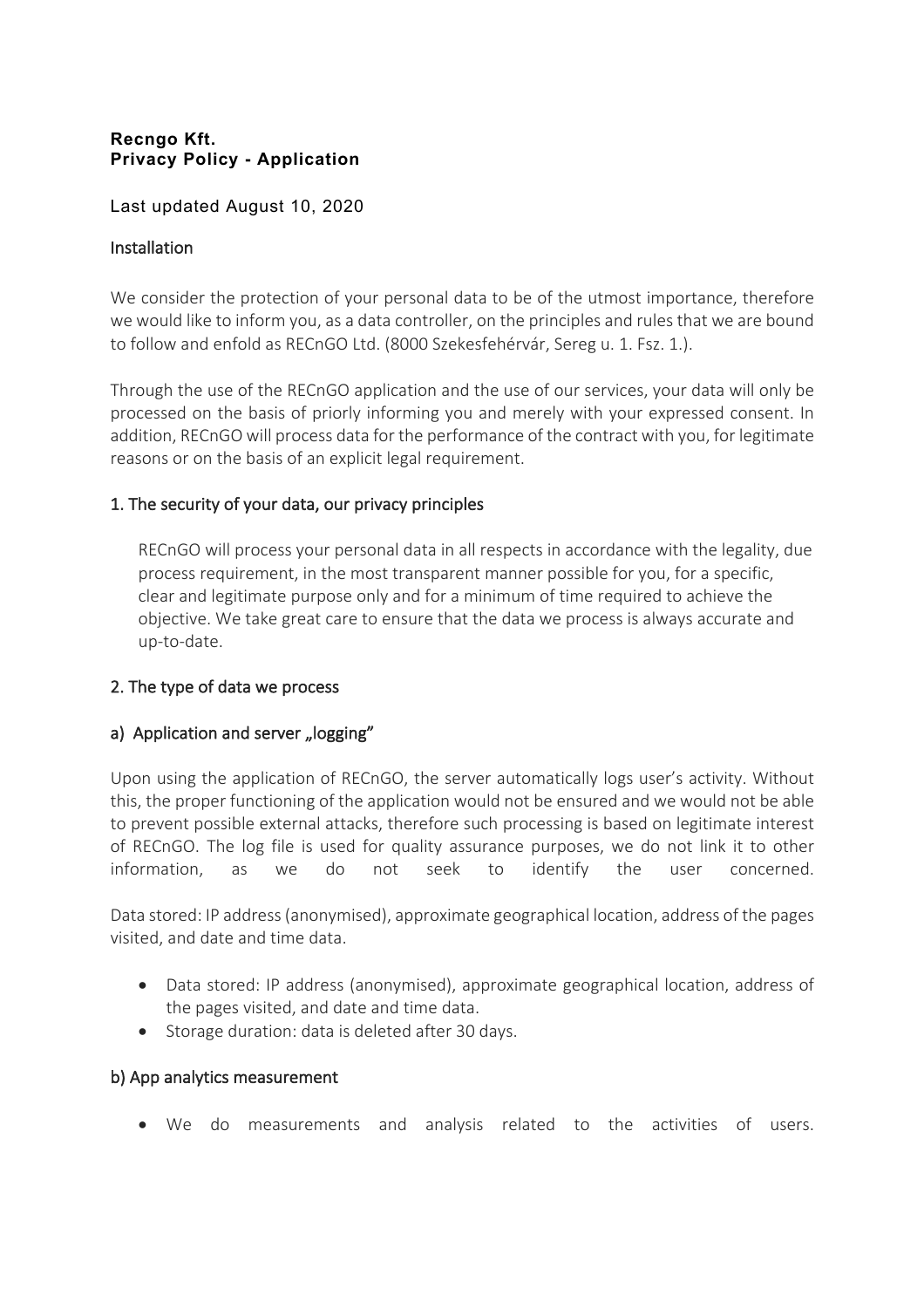• Firebase, as a third-party provider, helps to independently measure the application's usage and other app analytics data. The data is recorded in an anonymized manner and is used by RECnGO solely for statistical purposes or to optimise the operation of the site. For more information on how measurement data is handled, please visit the following link: https://firebase.google.com/docs/analytics. App analytics for such statistical purposes is a widespread practice to which you consent by using our application.

When using the application, on the log-in / create account page by pressing the "I agree to the Privacy Policy" button on the policies warning you can give your consent to the use of persistent datas.

# d) Newsletter subscription

By signing up for RECnGO's newsletter, I agree to RECnGO contacting me directly through email and/or other communication channels with advertising messages related to the services, programs (e.g. webinar) it provides and for this purpose, my personal data is processed in accordance with the Privacy Policy Statement.

RECnGO makes every effort to ensure that by making use of its services, through a highly customer-focused communication, you will be part of a greater user experience.

Providing a service that meets your needs and expectations in all respect, will be much easier for us if you subscribe to our newsletter on our website.

By registering on the application, \*.recngo.hu, \*.recngo.com, website, you consent to the processing of the following information: e-mail address, name, title, gender, year of birth, residence (country), postcode, individual needs (e.g. webcast notification).

If you consent to us contacting you directly for marketing purposes either during or after subscribing, it will allow us to  $-$  with the above mentioned information  $-$  provide you with upto-date and highly personalised offers that reflect your needs as a user.

You can access and freely manage your personal data through your own user account at any time. The email you provide is the most authentic channel of communication for us, therefore in order to modify that, you can only do so by sending a request to the privacy@recngo.com email address.

The information you provide will only be processed in connection with the conduct of our activities and only until you withdraw your consent, unless otherwise we are entitled or obliged to process the data on any other legal basis.

# 3. Rights of data subjects and how they are enforced

Letters, queries regarding the following claims should be sent to the privacy@recngo.com email address.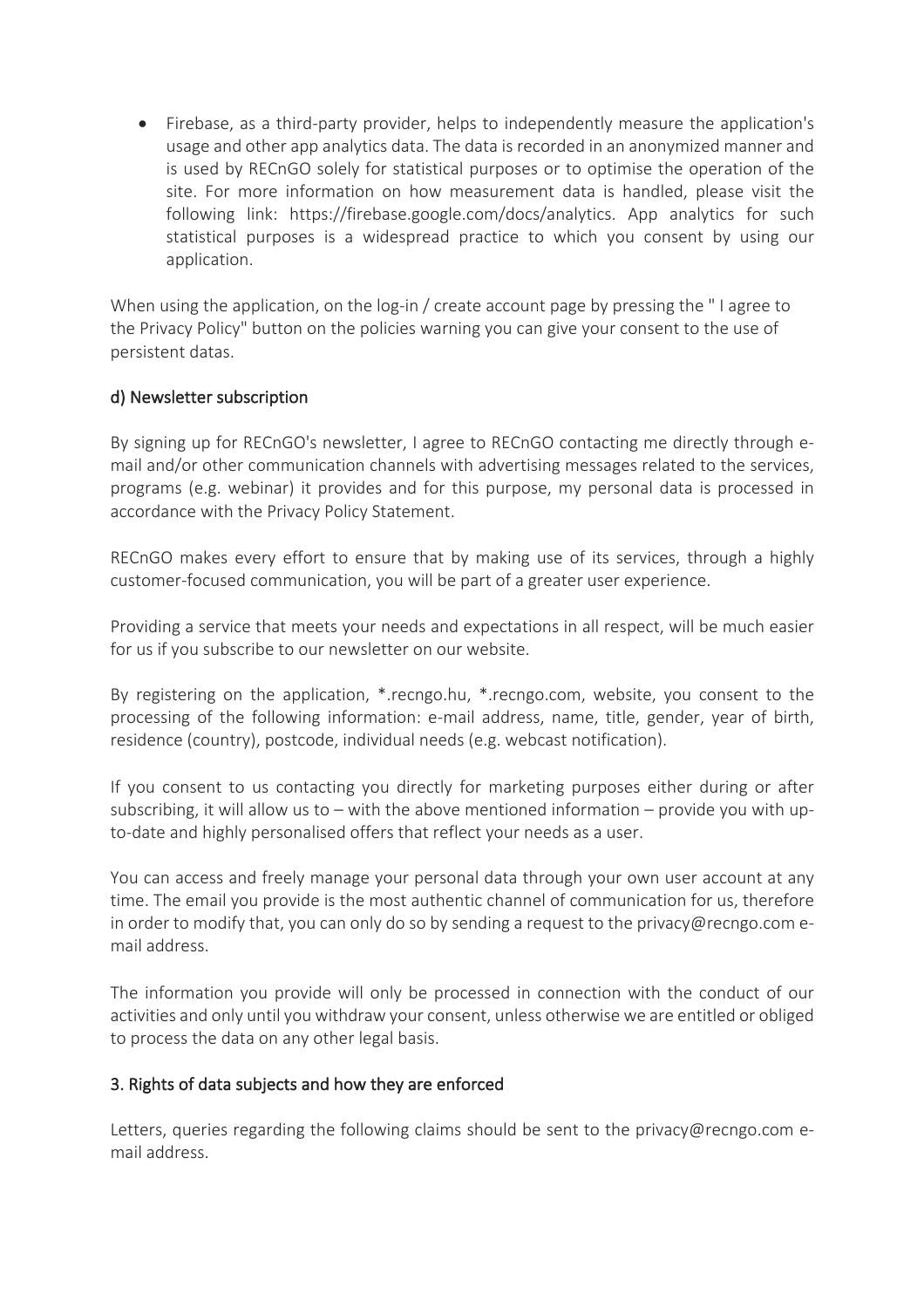- You may at any time request RECnGO to inform you whether your data is being processed and, if so, to provide adequate access to the personal data it handles. By entering your user profile, you have direct access to your personal data, but you may still request written information about the processing of your personal data at any time. Please note that the request for information sent by e-mail may only be considered authentic by RECnGO if it is sent from the user's registered e-mail address, but this does not preclude RECNGO from identifying the applicant by other means before providing the information. The information of the information.
- If you find that the personal data, we process about you do not correspond to reality, you may request that the personal data we process be rectified. If you are a registered user, you can change your data yourself through your user profile.
- You may request the deletion of the personal data we process at any time. Erasure may be refused (i) for the purpose of exercising the right to freedom of expression and information, or (ii) if the processing of Personal Data is authorised by law and (iii) to submit, enforce or defend legal claims. In all cases, the RECnGO shall inform the data subject of the refusal of the request for erasure, indicating the reason for the refusal of the cancellation. Once the request for the deletion of personal data has been fulfilled, previous (deleted) data can no longer be recovered.
- You may request that the processing of your personal data be restricted by RECnGO if you dispute the accuracy of the personal data processed. In this case, the restriction applies to the period of time that allows us to verify the accuracy of personal data. You can also request a restriction on the processing if the processing is unlawful or has already been proceeded, but you object to the deletion of the personal data processed and instead request that their use be restricted.
- The data provided by you and processed by RECnGO in an automated manner,
- The personal data provided by you and processed by RECnGO in a widely used, machine-readable format, at your request, is subject to RECnGO's release and/or transfer to another controller.
- You may object to the processing of your personal data at any time (i) if the processing of personal data is necessary solely to fulfil the legal obligation of controllers (RECNGO) or to pursue the legitimate interest of the controller or third party; (ii) where the purpose of the processing is direct marketing, public opinion or scientific research; or (iii) where the processing takes place in order to perform a task of general interest. RECnGO examines the legality of the objection and, if it establishes the merits of the objection, terminates the processing.

# 4. Data processors

On behalf of RECnGO, personal data is processed by processors with a contractual relationship with us. The processor shall not take an independent decision on the data, only in accordance with the provisions of the RECnGO contract and based on the instructions received. Our data processors have been selected to ensure the security of your personal data as much as possible when processing your data. We ask all of our processing partners for compliance with applicable law with a contractual declaration and only if they do so, they may carry out any processing on behalf of RECnGO. See below for a current list of our processors;

#### • Mailchimp

The Rocket Science Group, LLC 675 Ponce de Leon Ave NE Suite 5000